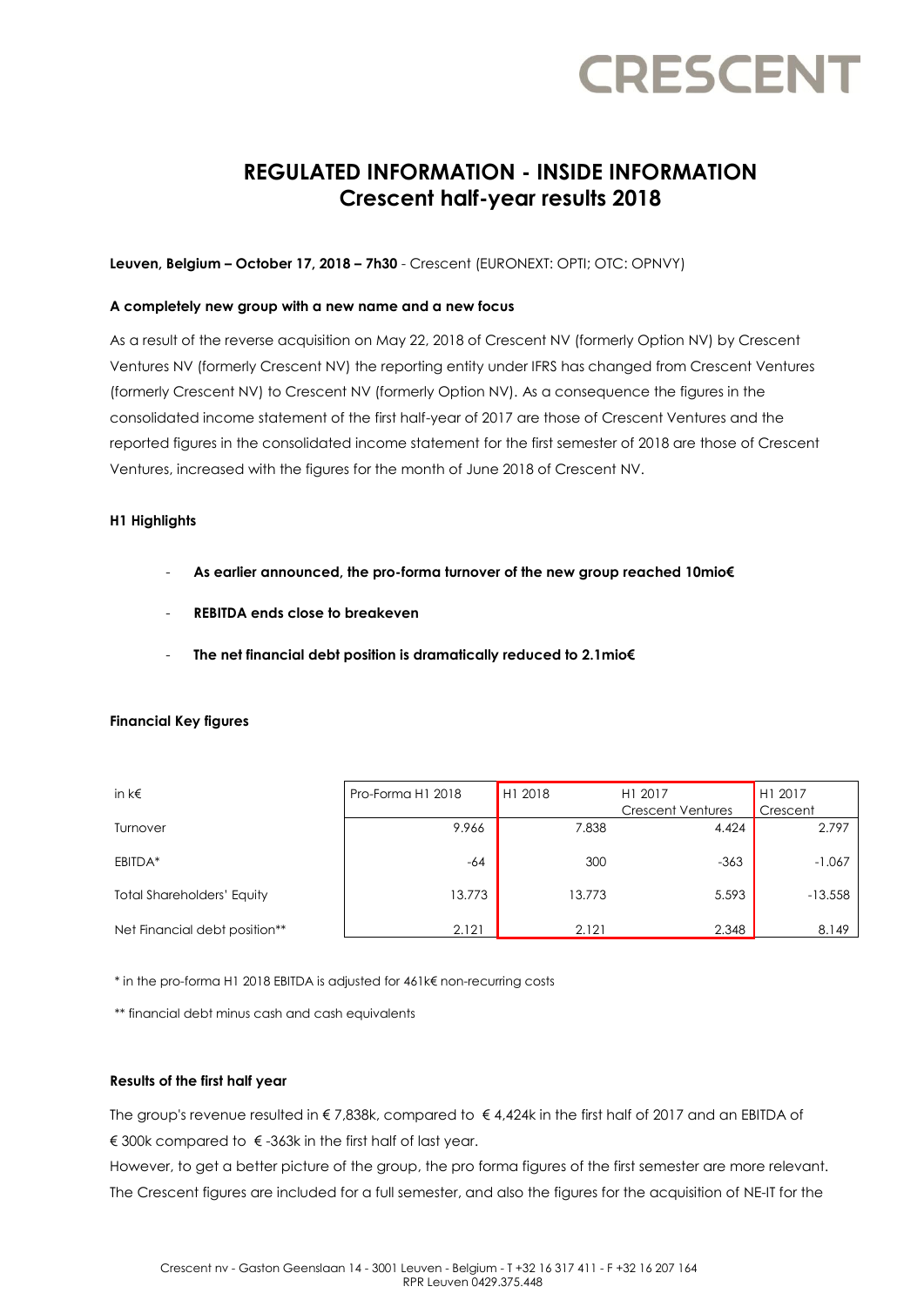entire semester are included, where they are included in the IFRS figures from 2018 only from 1 April. The results of the group are presented in this way as if all companies included in the consolidation scope on 30 June contributed to the results for a full six months. These pro-forma figures form the basis for comparing the evolution of the group, both with the past and with the future, and are the starting point for the development of the various activities/divisions.

The reported turnover of  $\epsilon$  7,838k, would be supplemented in the pro-forma figures by  $\epsilon$  1,335k (the turnover of Crescent over the first five months), and the turnover of the first quarter of NE-IT of € 793k in total to arrive at € 9,966k.

The reported EBITDA of € 300k are lowered however in the pro-forma figures by € 917k by adding the results of the first five months of the year of Crescent and increased by  $\epsilon$  92k by adding the results of the first quarter of NE-IT. If the non-recurring costs in Crescent (paid severance costs and onetime costs relating to the transaction of May 22) for € 461k were not included in the first half year, the pro forma REBITDA of the group in the first semester would have been  $\epsilon$ -64k.

The net result of € -41.869k is highly impacted by the goodwill impairment of Crescent NV; this amounted to € 42.233k.

As announced in previous communications, the group's activities are monitored in three operational divisions, solutions, services and lighting. An integration division will be added towards the end of the year, which will have as mission to rollout IOT integration projects.The detailed description of the activities of the divisions and the articulation of the new strategy of the group will soon be made available in the prospectus (equivalent information document) to be published in accordance with Article 18, paragraph 2d of the Act of 16 June 2006 on the public offer of investment instruments and the admission of investment instruments to trading on a regulated market.

| In $k \in$ | Turnover | <b>REBITDA</b> |
|------------|----------|----------------|
| Services   | 2.658    | 64             |
| Lighting   | 2.352    | 143            |
| Solutions  | 2.851    | 93             |

The turnovers and REBITDA of these three divisions were in the first semester:

The pro-forma turnovers and REBITDA were:

| In $k \in$ | Turnover | <b>REBITDA</b> |
|------------|----------|----------------|
| Services   | 3.451    | 156            |
| Lighting   | 2.352    | 143            |
| Solutions  | 4.115    | $-352$         |

Crescent NV (formerly Option NV), which is part of the Solutions division, achieved a turnover of 2,013k€ (H1 2017: 2.797k€) and a REBITDA of € -350k in the first half of the year. EBITDA was -839k€ compared to -1.067k€ in the first semester of prior year.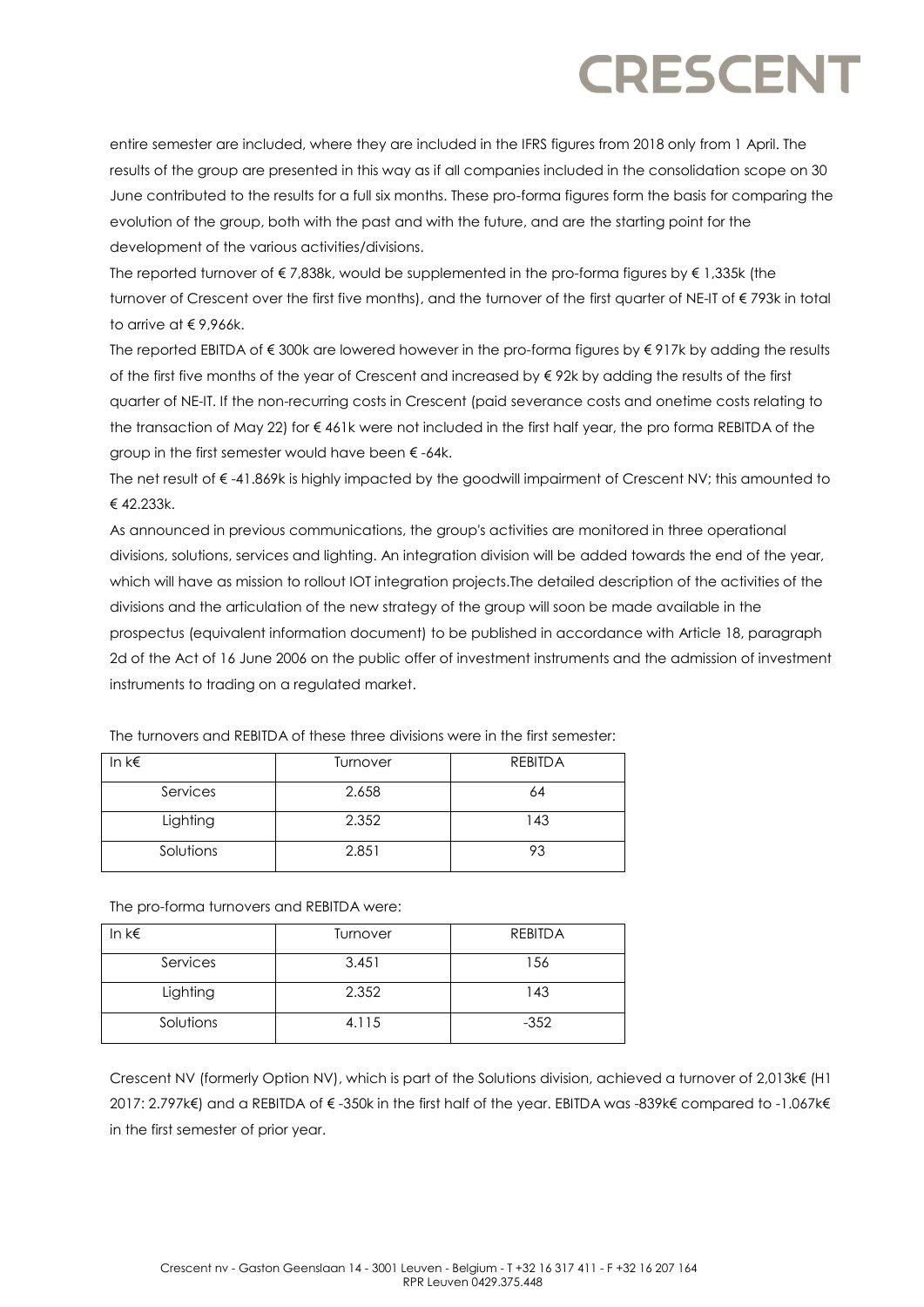The valuation of Crescent on 22 May 2018 under IFRS 13 and the assumptions made are explained in detail in Appendix 2, as well as the calculations of the fair value adjustments and the goodwill impairment.

### **Balance Sheet**

The balance sheet presented in accordance with the IFRS rules for the previous year is that of 31 December 2017 of the consolidated Crescent Ventures.

### **Capital and financial debts**

On May 22, 2018, the extraordinary general meeting of Crescent NV approved a capital increase by the contribution in kind of receivables in the amount of € 11,300,117 and by the contribution in kind of the shares of Crescent Ventures NV in the amount of  $\epsilon$  10,125,000. The company's share capital amounted to  $\epsilon$ 36,304,321 and the number of shares increased from 297,584,091 to 1,368,839,925 in total. The newly created shares however are not yet listed, but will be traded in the coming weeks after the issuance of the equivalent information document. All reports concerning this extraordinary general meeting are presently available online a[t http://www.option.com/about-investor/](http://www.option.com/about-investor/)

Partly as a result of these transactions, total shareholders' equity evolved to €13,773k.

As part of the acquisition, the shareholders of Crescent Ventures NV have contributed their 638.807 shares to the Crescent company in exchange for 506,249,999 shares. As a result, the previous shareholders of Crescent Ventures received approximately 37% of all Crescent shares. The reverse takeover did not give rise to an outgoing cash flow.

| At June 30, 2018, the main shareholders were:              | %      |
|------------------------------------------------------------|--------|
| (A) Eric Van Zele/Van Zele Holding/Crescent Smart Lighting | 37.50% |
| (B) Jan Callewaert                                         | 10.59% |
| (C) Alychlo/Marc Coucke/Mylecke                            | 10.29% |
| (D) Danlaw                                                 | 7.59%  |
| (E) Nanninga Beheer                                        | 3.43%  |

The updated shareholder information can be consulted on our website.

On 30 June 2018, the group had outstanding financial debts totaling € 3,184k.

On September 27, the company announced that the credit agreement with Belfius Bank to refinance and restructure the remaining non-financial historical debt obligations (1.5 million euro) and to support the company with a working capital credit line of 1.5 million euro signed after the Gigarant approval. Crescent NV's financial debt, which amounted to € 29,060k at the end of 2016, had fallen to € 500k at the end of June 2018 but should therefore evolve towards € 2m at year-end.

At the end of June, total financial debts of the group are € 2,684k, of which € 848k are long term. As a result of the recent credit agreements with Belfius Bank, however, € 1.25 million of this financial debt will be rescheduled from short to long term.

As a result of the first purchase price allocation of Option NV, both the goodwill and the intangible fixed assets rose significantly in comparison with the opening balance. The identification and measurement at fair value of the assets and liabilities of Option is shown in Appendix 2.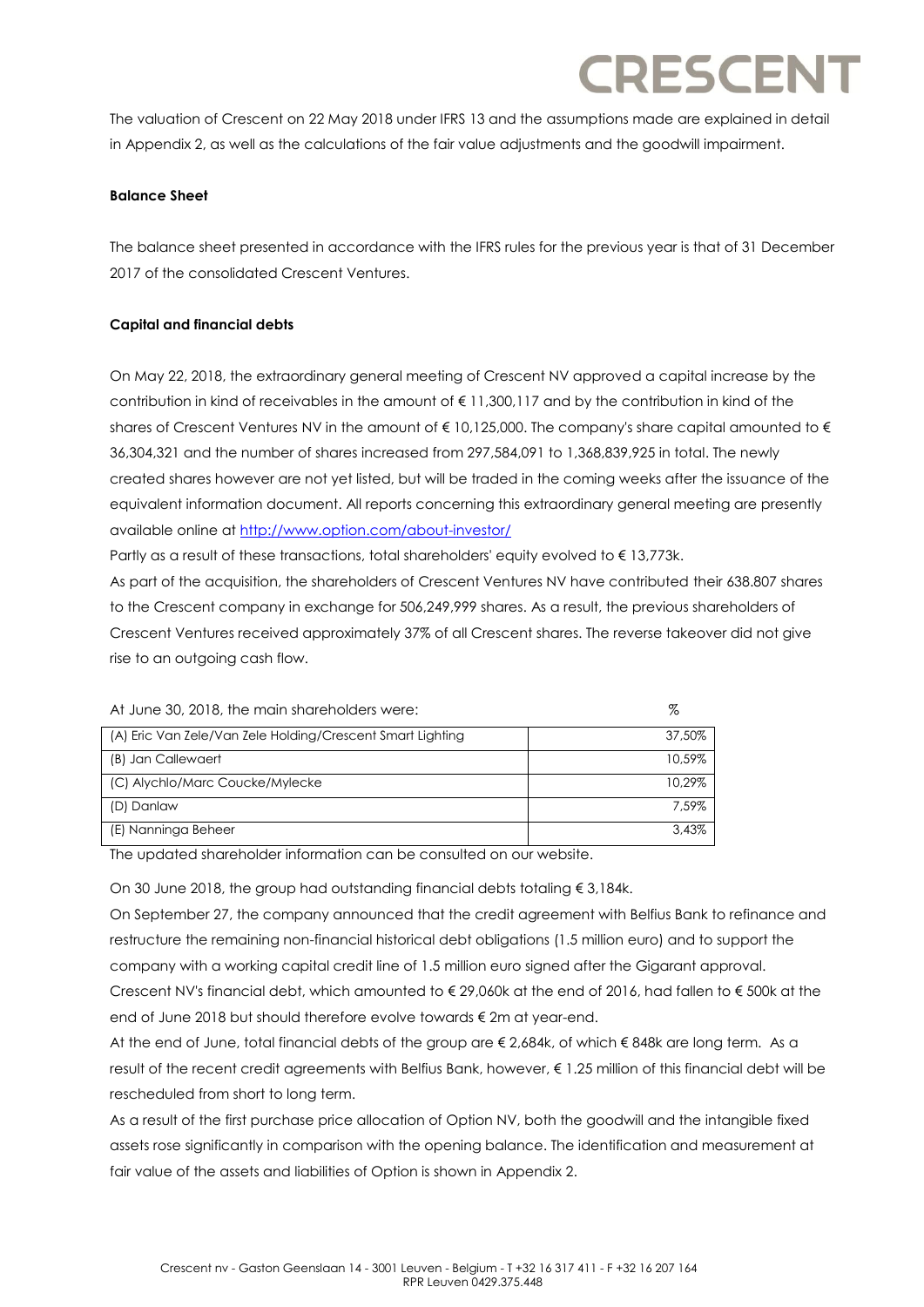### **Board of Directors**

After the resignation of Mr. Callewaert, the GCV Quaerens, permanently represented by Mr. Cauwels, and the Bvba Innoprove, permanently represented by Mr. Coen, have offered their resignation as director and managing director this year.

The current Board of Directors consists of the following members: Mr. Eric Van Zele, Chairman, Mr. Raju Dandu, and Crescemus Bvba, permanently represented by Mr. Pieter Bourgeois. The Board of Directors will seek the approval to appoint two new independent directors in next

shareholders' meeting.

### **Risks and uncertainties**

With respect to the major risks and uncertainties that Crescent is likely to face in the remaining months of 2018, we refer to the risk factors and uncertainties described in detail in the Annual Report 2017 (available on the Option website) for the prior activities of Option. (www.option.com) which continue to be actual. The addition of the various other activities has de facto reduced the risk profile of the group, however, in addition to their opportunities, the activities involve some obvious risks, notably in the services activities the continuing challenge to keep recruiting sufficient and competent ICT profiles, in addition to the continuous control of cyber risks both in the internal ICT infrastructure and in those of the customers. In the lighting division, on the one hand there is the risk that the LED technology is outdone by other technologies before the majority of the existing normal luminaries have been replaced by LEDs, and on the other hand that the smart lighting solutions would not have filled this declining market in time.

For the entire group, we wish to discuss the **continuity of the company** below:

Although at the end of June the current ratio of the group remains below 1 and the cash position is limited, the new financing agreement concluded with Belfius in September, secured for 60% by Gigarant; will enable the group to improve its liquidity position by, on the one hand, the rescheduling of the short-term financial debt with € 1.25m to long-term, and on the other hand an additional credit line of € 1.5m which will be used to repay a number of overdue debts of Crescent NV. In addition, Van Zele Holding NV agreed to the request from Belfius and Gigarant to make an additional credit line of € 0.5 million available as an additional buffer in case certain assumptions in the liquidity plan of the group could not be realized. The realization of the various three-year plans should furthermore allow the expected liquidity shortfalls in some companies to be compensated with cash surpluses in others. In addition to the focus on positive EBITDAs, the net cash generation will also remain a short-term target.

With the introduction of a number of new products in the first half of next year, management expects that the cash losses of Crescent NV can also be stopped, so that this company will gradually start contributing to positive cash flows.